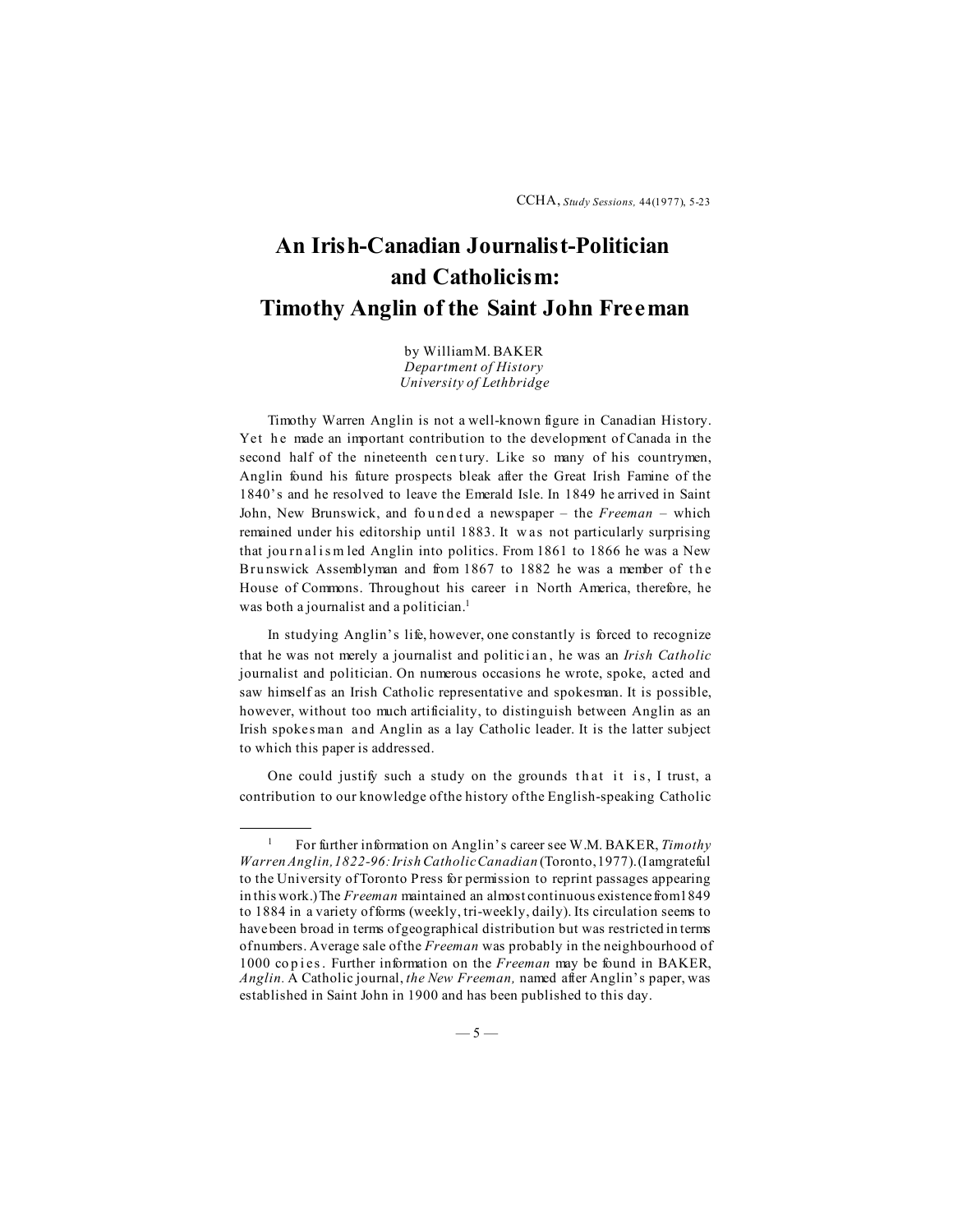Church in Canada, a knowledge which, according to Prof. J.S. Moir, " resembles Canada's vast forested terrain where only a few isolated clearings have been made by the hands of pioneers."<sup>2</sup> My interest in the subject, h owever, has become aroused by a much more circuitous route. Wh at fascinates me is the acculturation, or 'fitting in', of the Famine Irish into Canadian society in the second half of the nineteenth century. At mid-century what one has is a group of poverty-stricken, disease-ridden immigrants different in language from one segment of the population of British North A merica and different in religion from the other segment. The socio-political experiences of these p eo ple in the homeland had promoted disrespect for the law and for the authorities administering the law. In the British North America of mid-nineteenth century, they were a d et ached element of society, diverging in attitudes and status from the rest of the community. By the end of the century Irish Catholics were becoming adjusted to Canadian society. They were mu ch more fully integrated into that society and retained little cultural distinctiveness from the English-speaking Can adian community except that of their religion. This acculturation was the result of numerous factors such as the increased w eal th of Irish Catholics and the re-emigration of those Irish Catholics hostile to the colonial community in which they resided. But what about the role played by Irish Catholic leaders? They were the ones who provided the direction and, to a considerable extent, the goals of the group. They were also the ones who related to and negotiated with the established authorities of the society.<sup>3</sup> In explaining the acculturation of Irish Catholics in Canada in the second half of the nineteenth century, therefore, the beliefs and actions of Irish Catholic leaders are of great significance.

For Irish Catholics, there were two sorts of leaders - laymen and clerics. While the two types performed different functions, there were areas of overlap. Not only did priests give political advice to parishioners but also laymen made public pronouncements on Catholic doctrines and beliefs. Thus the relationship between the two types of leaders was important, if for no other reason than the fact that receiving conflicting advice from their leaders would h ave been disconcerting for the Irish. But if Bishop and politician w ere i n

J.S. MOIR, "The Problems of a Double Minority: Some Reflections on the Development of the English-speaking Catholic Church in Canada in the Nineteenth Century," *Histoire Sociale/Social History,* No. 7 (April, 1971), 53.

While 'elite accommodation' obviously relates to a broader sphere than simply the political, it has long been a feature of Canadian politics and has recently been isolated for examination as a particular phenomenon by Canadian political scientists [see, for example, S.J.R. NOEL, " Consociational Democracy and Canadian Federalism," *Canadian Journal of Political Science,* IV, (1971), 15-18 ; and R. PRESTHUS, *Elite Accommodation in Canadian Politics* (Toronto, 1973)].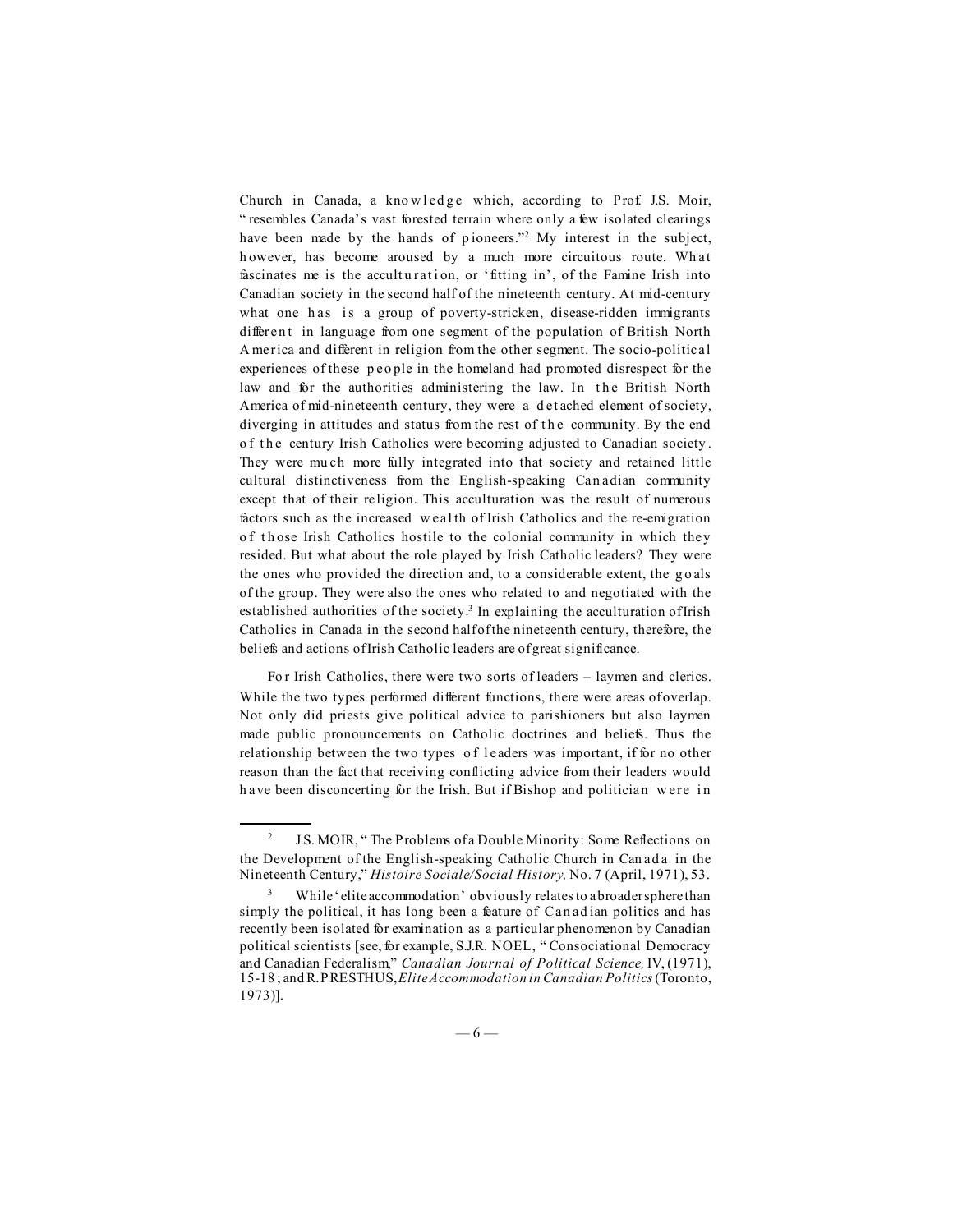agreement on fundamentals the way was paved for an alliance of talents which could provide effective leadership for Irish Catholics not simply in defending their particular interests but also in assisting their adjustment into the larger society. In other words, the relationship between an Irish Catholic political leader such as Anglin and his Church was of fundamental importance not only for himself as an Irish Catholic spokesman but also for the Irish Catholic community he purported to represent and, of course, for the Church.

In examining the subject of Anglin and Catholicism there are several themes which should be discussed. It is necessary to take a cursory look at Anglin's religious beliefs and his multifarious activities on behalf of Catholic organizations and agencies. Secondly, Anglin's relations with the clergy will be examined. Finally, an analysis of Anglin's perspective, style and activities as a Catholic lay spokesman will be presented.

I

In examining Anglin's religious activities and beliefs it quickly becomes apparent that Anglin was an involved member of his Church. In many mundane but not inconsequential ways he demonstrated his willingness to work with and for the Church. As well as regular attendance at devotional services Anglin participated in a number of specifically Catholic organizations and functions in cluding the Saint John Roman Catholic Total Abstinence Relief Society, committees created to build the Cathedral in Saint John and to prep are ad d resses to welcome or bid farewell to clerical leaders of the diocese, graduation exercises at Catholic schools, corner-stone laying ceremonies for Catholic buildings, and banquets honouring high-ranking clergy men.<sup>4</sup> Of course, such activities might have been a mere 'show' of religion or, as Anglin's *Freeman* once put it, " a Sunday go-to-meeting coat to be put on with a long face on special occasions ..."<sup>5</sup> Yet when one examines his philosophy of life one becomes impressed that for Anglin Catholic Christianity was more than mere form; it was a faith to live by.

The stance of the Church in the second half of the nineteenth century was primarily of a conservative and defensive nature in an age of 'progress', mat erialism and science. Catholics throughout the world were caught up in

<sup>4</sup> To footnote all instances when Anglin was involved in such occasions would be pedantic.

<sup>5</sup> *Freeman,* March 16, 1869.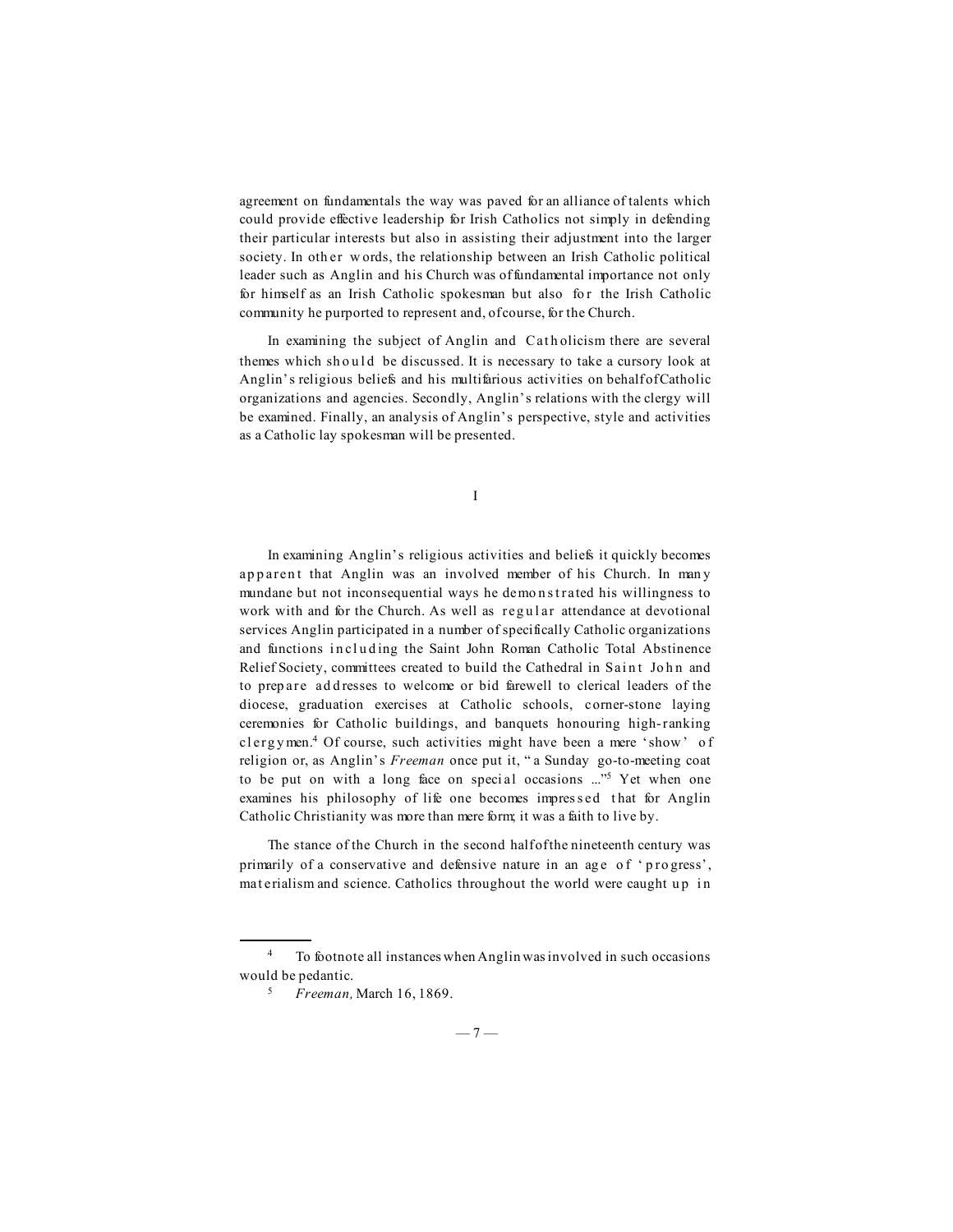this struggle in some shape or form<sup> $6$ </sup> For his part, Angl in encountered little difficulty in aligning himself with the Church. No doubt partly because Anglin was a member in good standing of the middle class his ideology was thoroughly conservative even though he called himself a Liberal or Reformer. He agreed that the great struggle of the age " in which nearly the whole world is engaged, is the contest between Christianity and Infidelity."7 There was no doubt which side Anglin favoured for he considered that religion ought to be

the great vital principle that should ever guide, go vern, actuate and controul [sic] man in his family, in the workshop, the marketplace, the court of justice, the public meeting, and the place of amusement ... causing him to refer every thought, word and deed of his whole life to God  $\mathbb{R}^8$ 

Without the application of Ch ristian principles, Anglin believed, no society could operate adequately, for as the Freeman enunciated on June 9, 1863,

no agencies or means merely human can controul *[sic]* or subdue, much less quite extinguish the evil tendencies the corrupt inclinations of human nature ... To controul *[sic]* human nature is a supernatural work which can only be accomplished by supernatural means.

Equally, Anglin was convi n ced that religion was " the only effectual means of eradicating all evil which exists at all . . .9 Anglin's argument was circular but clearly had a religious orientation. So too did his denunciations of the many nineteenth century 'isms' which the Church confronted, such as communism and scientific rationalism.<sup>10</sup> It is not surprising therefore, that in general Anglin's relations with the clerical leaders of the Church were cordial.

 $6$  Quebec Catholics certainly were (see A.I. SILVER, "Some Quebec Attitudes in an Age of Imperialism and Ideological Conflict," *Canadian Historical Review*, LVII (1976), 440-460.

<sup>7</sup> *Freeman,* January 23, 1877.

<sup>8</sup> *Ibid*., March 16, 1969.

<sup>9</sup> *Ibid.,* June 8, 1878.

<sup>&</sup>lt;sup>10</sup> See *ibid.*, November 12, 1870; June 1, 1871; December 16, 1875; October 6, 1876 ; October 13 and December 11, 1877 ; and April 30, June 8 and August 22, 1878.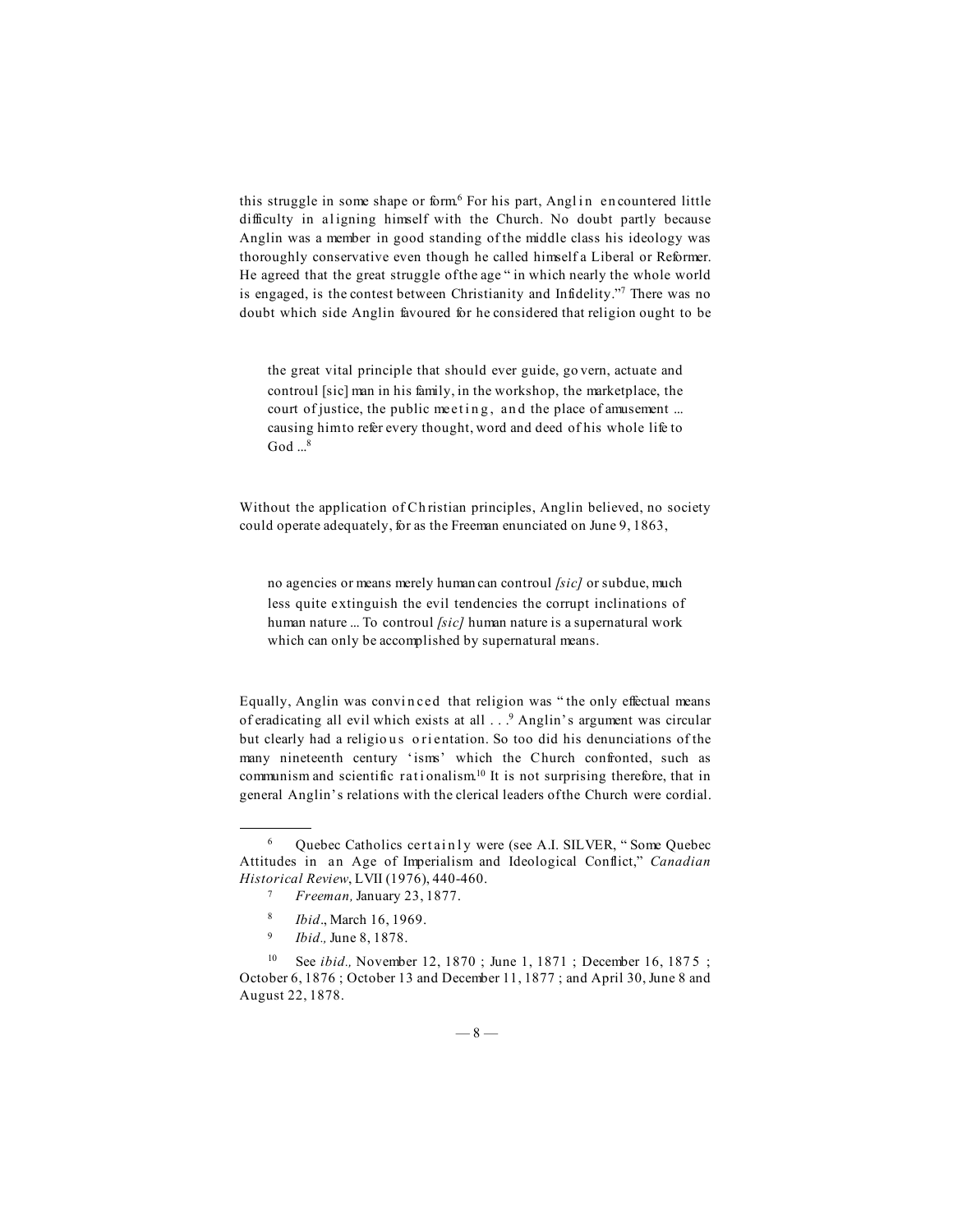With one outstanding exception, Anglin got along with Catholic clergymen very well indeed. In p art, this was a result of Anglin''s religious orientation which led him to respect men of the cloth. But the usual coincidence of the views of the hierarchy and Anglin on public issues can also b e explained by the similarity in social status of Anglin and the hierarch y . Anglin was a member of the Catholic social elite both in Saint John and later, in Toronto. The tentacles of family connection and social relationship were intricate but gripping, particularly, as shall be seen, in the case of Bishop Sweeny. The association between leading laymen and the hierarchy went much beyond city or even diocesan boundaries. In 1870, for example, a priest from Cork, Anglin's home county, was on a fundraising tour of North America. When this priest had sojourned at the summer house of Archbishop Thomas Connolly while in Nova Scotia, he had shared it with a recently married young couple who were renting the Archbishop's "magnificent mansion" for the summer. The bride was none other than Anglin's sister in law.11

Anglin's intimate relationship with the cl ergy is exemplified by many things. One might point out, for example, his attendance at dinners for leading clerics,<sup>12</sup> his successful effort to obtain payment of an insurance claim made by Father Varily,<sup>13</sup> his authorship of the article on Archbishop John Joseph Lynch in the *Jubilee Volume* for the Archdiocese of Toronto,<sup>14</sup> or perhaps the efforts of various clergymen to further Anglin's career.15 In general, then, the features of Anglin' s rel ationship with clergymen are those of cl oseness and mutual support. This was particularly true of Anglin's

<sup>11</sup> Rev. M.B. BUCKLEY, *Diary of a Tour in America* (Dublin, 1886), p. 101.

<sup>&</sup>lt;sup>12</sup> University of New Brunswick Archives, Bishop James Rogers Papers, Anglin to Rogers, February 26, 1883; *Catholic W eekly Review* (Toronto), April 18, 1891, and February 27, 1892.

<sup>13</sup> Rogers Papers, Anglin to Rogers, November 26, 1880.

<sup>&</sup>lt;sup>14</sup> T.W. ANGLIN, "The Life and Times of the Most Rev. John Joseph Lynch, Archbishop of Toronto," *Jubilee Volume: The Archdiocese of Toronto and Archbishop W alsh 1842-1892,* ed. Rev. J.R. TEEFY (Toronto, 1892), pp. 169-196.

<sup>15</sup> See, for example Rogers Papers, Anglin to Rogers, September 2, 1877 and Roman Catholic Diocese of Saint John Archives, Bishop John Sweeny Papers, Anglin to Sweeny, May 10, 1887. These letters indicate that Archbishops Connolly and Lynch, respectively, were taking an interest in Anglin's career.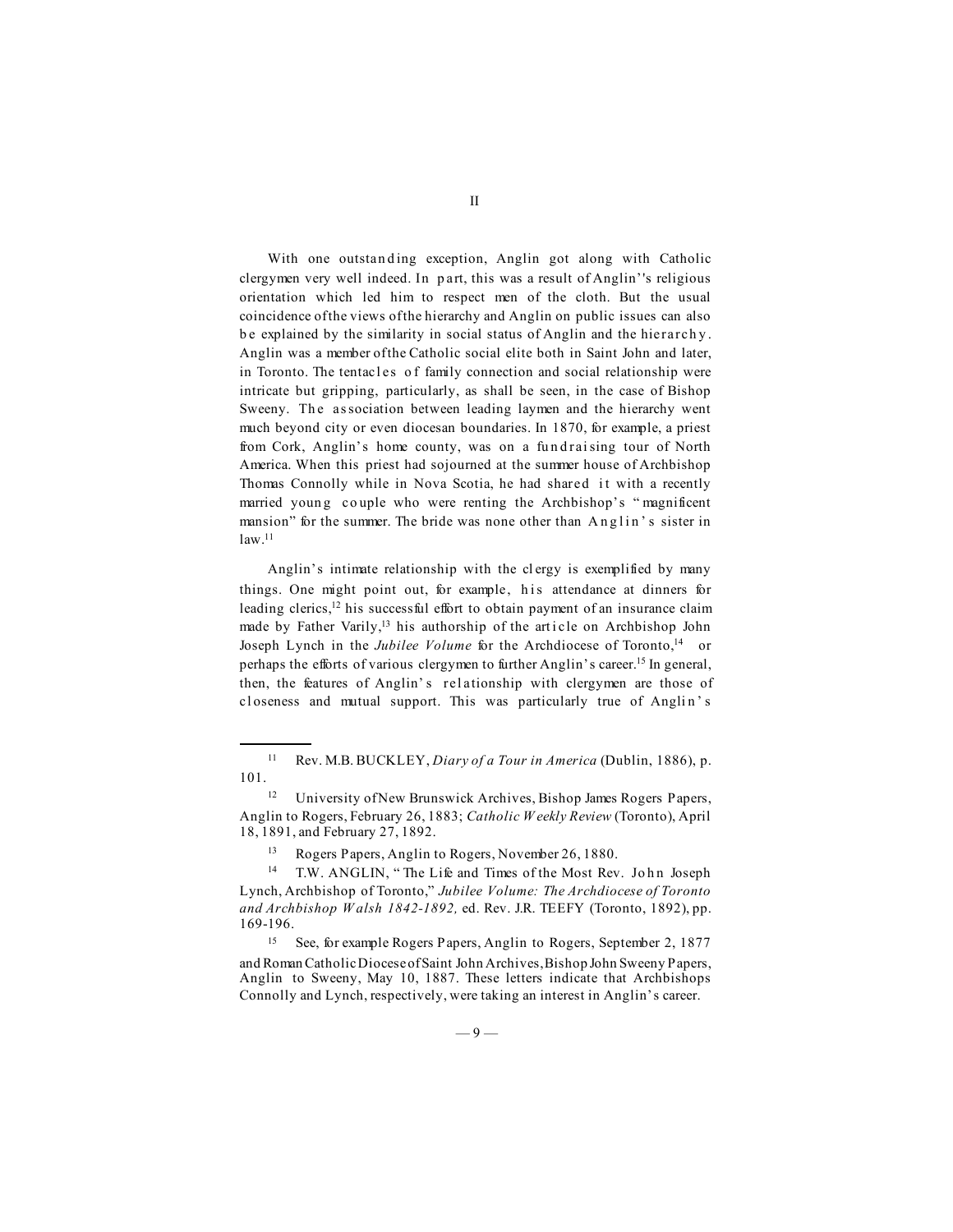association with John Sweeny, Bishop of Saint John from 1860 to 1901.

Anglin's connections with Bishop Sweeny were n umerous and varied. Anglin lived but a few doors away from the Cathedral and Bishop's residence<sup>16</sup> and was one of the Bishop's most prominent parishioners, as witnessed by the fact that the Bishop, assisted by two priests, officiated at Anglin's marriage to Ellen McTavish in 1862 in the presence of a large crowd at the Cathedral.17 Sweeny's sister was the wife of Anglin's very close friend Dr. Boyle Travers.<sup>18</sup> One cannot doubt that Anglin and Sweeny were in virtually constant co mmu n ication with each other but the evidence for such an interpret at i on is largely circumstantial prior to 1883. The explanation for the lack of documentation is probably that Anglin and Sweeny were located in such close proximity to each other that their communication normally would have been verbal rather than written. Nevertheless there are some interesting indications of the nature of their relationship. In the first place, in few instances that I have uncovered were the publicly expressed views of the two men in disagreement even on occasions of controversy such as the Confederation debate. Anglin promoted the endeavours of the Bishop such as h is colonization or settlement schemes, $19$  to say nothing of more obvious issues which concerned Sweeny such as the New Brunswick schools question.<sup>20</sup> For his part the Bishop encouraged his parishioners to support Anglin's *Freeman*<sup>21</sup> and probably attempted to promote Anglin's political career.22 These matters are all very serious and important. But perhaps a better insight into the relationship is the fact that Anglin advised the Bishop to wear

<sup>16</sup> *McAlpine's Saint John Directory, for 1874-75* (Saint John, [1874], p. 43.

<sup>17</sup> *News* (Saint John), September 26, 1862 ; and *Freeman,* September27, 1862.

18 J.T. SAYWELL (ed.), *The Canadian Journal of Lady Aberdeen 1893-1898* (Toronto, 1960), p. 108.

<sup>19</sup> *Freeman,* January 21, February 2, 16 and 23, June 7 and August 2, 1860; July 25, 1861; September 9, 1862; October 17, 1867; October 7, 1869; July 5, 1870; October 21, 1871.

<sup>20</sup> The schools question emerged in 1871 when the New Brunswick legislature passed a school act which levied taxes for the purpose of supporting common schools. Catholics had to pay these taxes even though they objected to common schools and wished to use their money to support Catholic schools. New Bru n s wick Catholics fought in vain against the legislation both within the province and in the federal parliament for five years. See BAKER, *Anglin*, pp. 146-163 and 174-181; and P. TONER, " The New Brunswick Schools Question," *Canadian Catholic Historical Association Study Sessions*, 1970, pp. 85-96.

<sup>21</sup> *Freeman,* February 8, 1879.

<sup>22</sup> See, for example, Sweeney Papers, Rogers to Sweeny, October 30, 1860.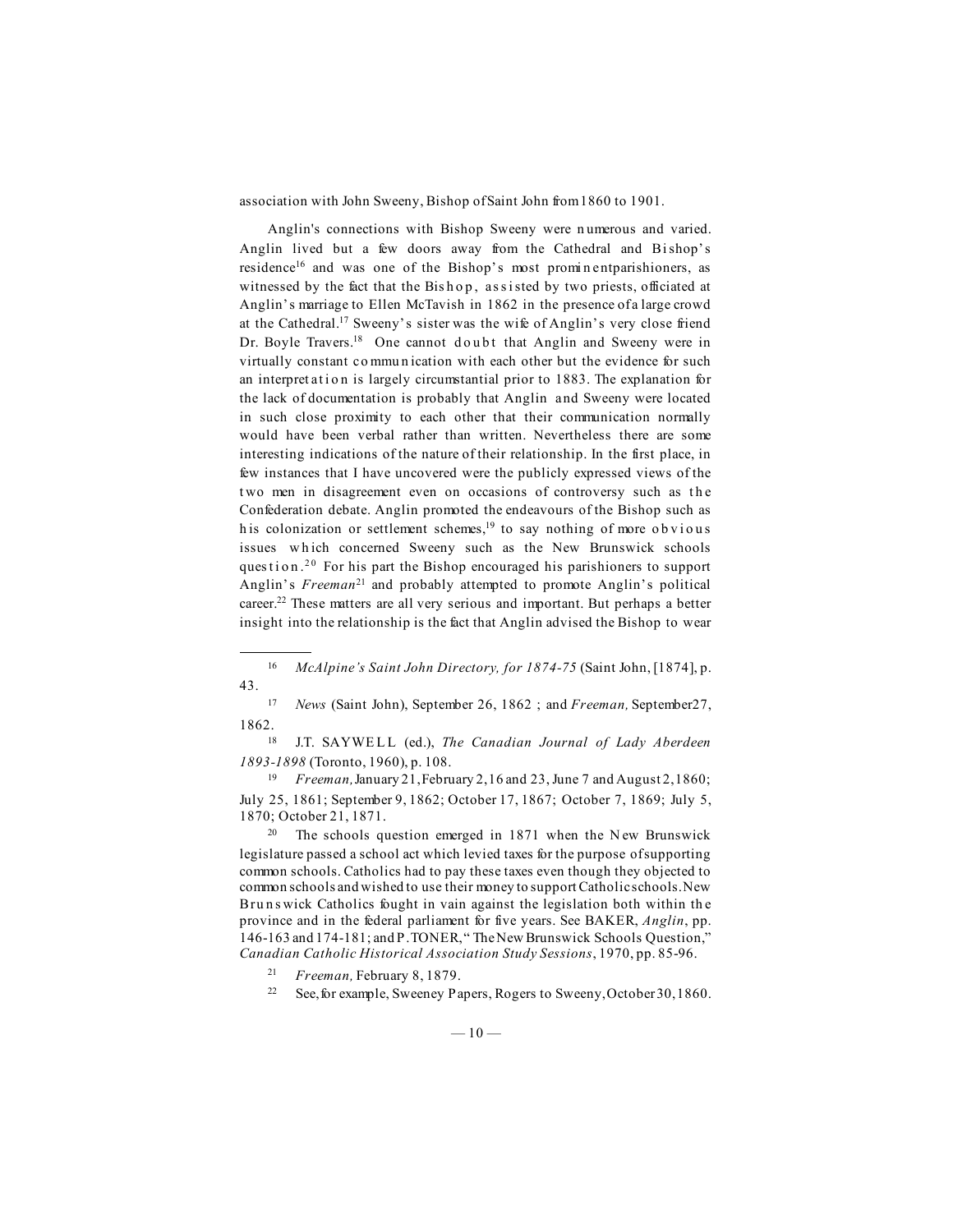his robes of office rather than a black coat on the occasion of the visit to Saint John of Lord Lorne, the Governor General, and his wife, the Princess Louise. The Bishop followed the advice, just as Anglin had adopted Sweeny's advice to accept the Speakership of the House of Common some years earlier.<sup>23</sup>

It was not until Anglin moved to Toronto in 1883 that the documents reveal the intimacy of Anglin's relationship with Bishop Sweeny. Their closeness is seen in the letters that Anglin wrote to the Bish op on a fairly regular basis during the following decade. It is seen in the familiar tone with which Anglin told Sweeny about his political views and his social and family life in those letters. It is seen as well in the fact that the Anglin household was Sweeny's place of residence during his 1884 visit to Toronto to celebrate Archbishop Lynch's jubilee.<sup>24</sup> But the most striking evidence of Anglin's closeness to Sweeny is found in the first sentence of Anglin's first Toronto letter to the Bishop of Saint John. "I should have sent you as I promised," he wrote, "a note stating that you were kind enough to lend me eleven hundred dollars (\$1100)... but I somehow deferred writing from day to day until I could tell you how matters look in Toron to  $.^{225}$  To be sure, Sweeny had security in the form of debentures to cover the loan and was getting six percent interest, but the magnitude of the loan, Sweeny's accession to Anglin's request to use the interest coupons on the debentures for other purposes, and the length of time before the loan was fully repaid all indicate that th e l oan was an act of great consideration, an act of one towards an old and trusted friend.<sup>26</sup> Even after the loan had been repaid the Bishop looked after Anglin's debentures and twice a year sent along the interest coupons even as late as 1892. By that time, however, the two men h ad been separated for so long that they were losing contact w ith each other. " But for this . . ." Anglin wrote in thanking the Bishop for sending along a draft of money in June, 1892, "I am afraid our correspondence would die out forever."<sup>27</sup> Such drifting apart, however, seems to be a contrast to an apparent norm of harmony and intimacy between Anglin and Sweeny throughout much of their careers.

<sup>23</sup> Rogers Papers, Anglin to Rogers, August 28, 1879, and March 6, 1874.

<sup>24</sup> *Globe* (Toronto), December 11, 1884.

<sup>&</sup>lt;sup>25</sup> Sweeny Papers, Anglin to Sweeny, November 22, 1883.

<sup>26</sup> The details of the loan and Anglin's finances may be traced in *ibid.,* Anglin to Sweeny, November 22, 1883; April 24, May 3 and November 4, 1884; April 16, 1885; May 28, June 7 and November 15, 1886; and May 10, 1887. In May of 1887, some four years after the loan was originally made, Anglin made a final calculation of interest owed on the loan and presumably paid it off.

<sup>27</sup> *Ibid.,* Anglin to Sweeny, June 9, 1892.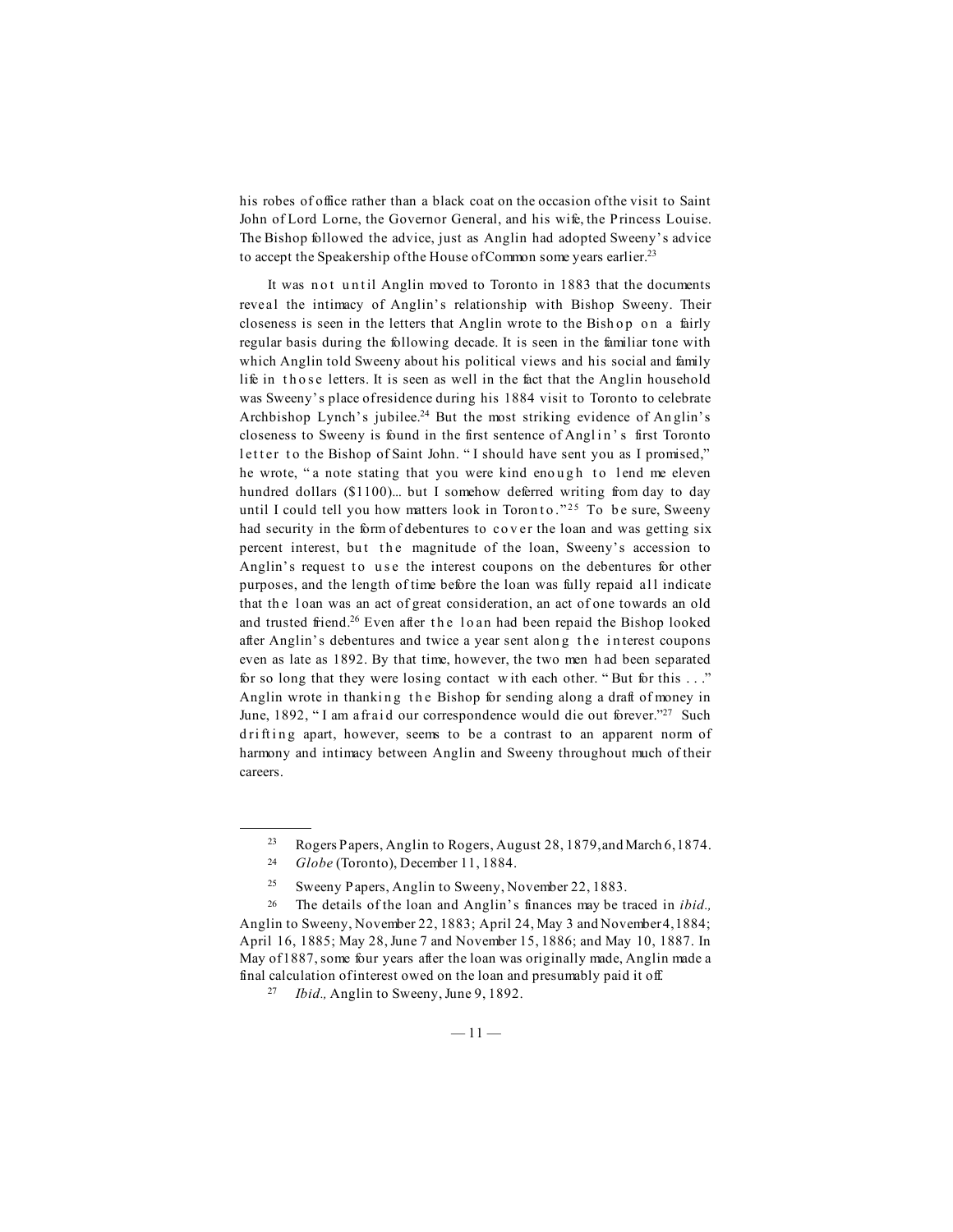'Harmonious' would be an imperfect term to describe Anglin's relationship with James Rogers, Bishop of Chatham. There were many occasions, of course, on which these two men worked in cooperation. In several instances Rogers attempted to assist Anglin's political career.<sup>28</sup> For his part Anglin worked along with Rogers on the schools question and other matters concerning the Church. He visited the Bishop on almost every o ccasion he passed through Chatham and in one letter was consoling abou t the Bishop's rheumatism.<sup>29</sup> In short, the story of the Anglin-Rogers association is not an unbroken tale of conflict and antagonism.

Nevertheless, in 1866 a controversy between the two broke out, a dispute which coloured their relationship from that point on. The problem was that they disagreed on the question of Confederation. Anglin opposed it while Rogers favoured it and during the 1866 New Brunswick election campaign they became emb ro iled in a war of words. From Anglin's perspective it was disconcerting to see Bishop Rogers supporting Confederation at the very time that the pro-Confederates were mounting an an ti-Catholic campaign in the Saint John valley in aid of the Confederation cause.<sup>30</sup> To Anglin such clerical support for Confederation must have seemed a betrayal and his strong res p onses to Rogers, Thomas Connolly, Archbishop of Halifax, and Colin F. MacKinnon, Bishop of Arichat, were undoubtedly coloured by irritation. MacKinnon's open letter to his flock, for example, was insultingly dismissed by Anglin's *Freeman:* " you will find that t he arguments and reasons which influenced the Bishop would not mislead a boy of fifteen of ordinary intelligence."31 Such newspaper writing was not abno rmal in the period and w as acceptable enough provided the dispute remained confined to political matters. But the controversy with Bishop Rogers in May and June of 1866 went b ey ond the political to have both personal and religious overtones. It began in mid-May when Rogers publicized his support for the Confederates and their cause.<sup>32</sup> Anglin published Rogers' letters but found them unimpressive: "The Bishop's reasons are not the most cogent or convincing in the world, and we doubt much that they will influence many of those who

<sup>28</sup> *Ibid.,* Rogers to Sweeny, October 30, 1860; and Rogers Papers, Rogers to K. F. Burns, May 9, 1872, Rogers to Rev. T.F. Barry, May 15, 1872, and Rogers to J. Sivewright, January 27, 1874.

<sup>29</sup> Rogers Papers, Anglin to Rogers, February 21, 1882.

<sup>30</sup> See W.M. BAKER, " Squelching the Disloyal, Fenian-Sympathizing Brood: T.W. Anglin and Confederation in New Brunswick, 1865-6," *Canadian Historical Review*, LV (1974), 141-158.

<sup>31</sup> *Freeman,* April 24, 1866.

<sup>32</sup> *Ibid.,* May 22 and 26, 1866.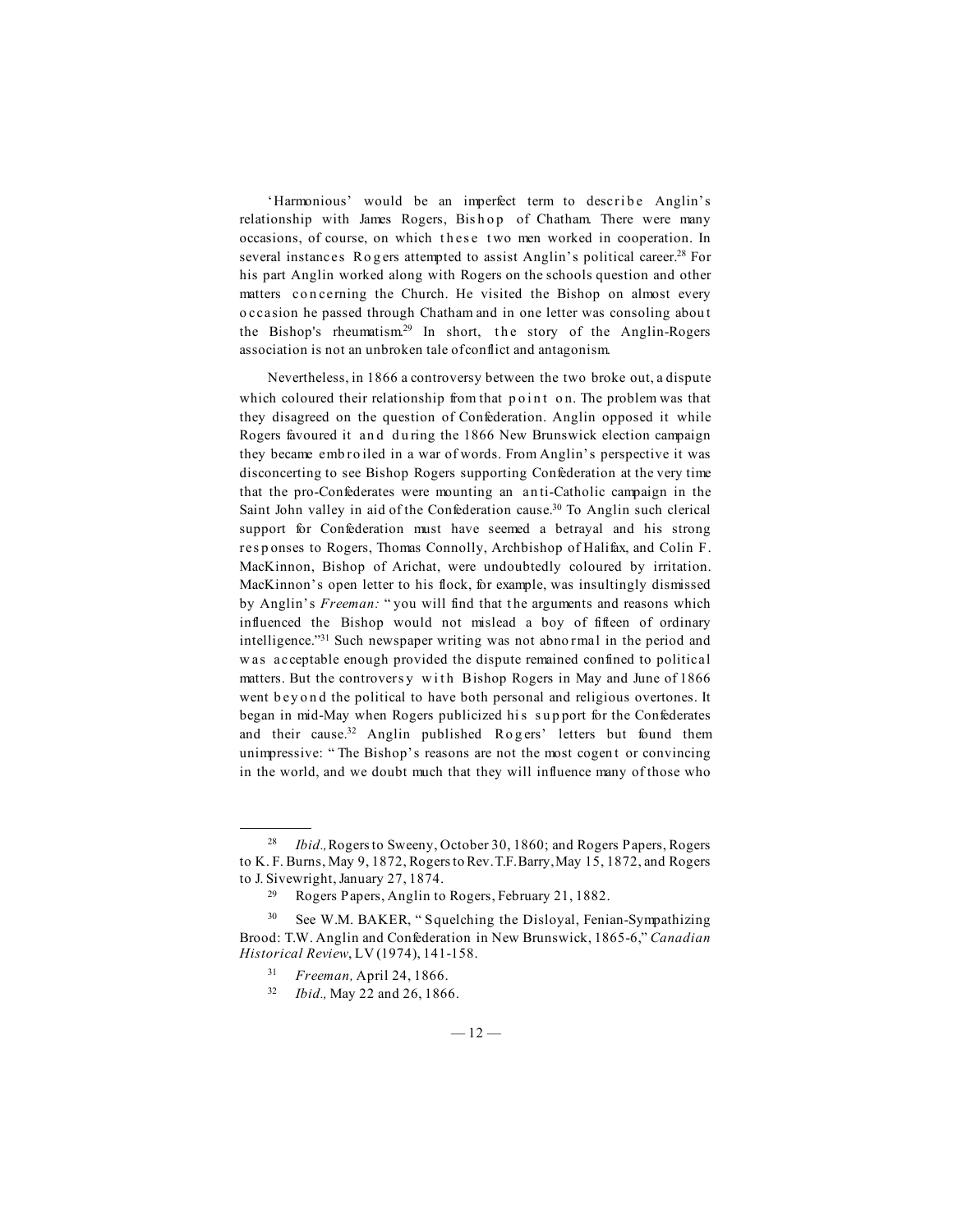wish to take them for what they are."<sup>33</sup> What particularly irked Bishop Rogers, however, was the direct inv olvement of Anglin in Chatham – Newcastle politics, for as a leading anti-Confederate Anglin had visited those North Shore communities in May just after the Bishop had made his views known publicly.34 Rogers claimed th at Anglin's 'interference' threatened to disturb the peace in a volatile situation.<sup>35</sup> Anglin dismissed Rogers' concern as the irrational invention of a politicall y p artisan mind.36 The excitement of the moment caused both men to speak strongly: Rogers accusing Anglin of misleading the Catholic community, of fomenting strife and sectarian animosity and of mal iciousness, sneering and hypocricy in his dealings with the Bishop on the Confederation issue; Anglin arguing that Rogers was guilty of repeating " gross and villainous falsehoods" about him, of misusing his powers as Bishop, of attempting to stifle political liberty and of insulting the Catholics of New Brunswick by intimating that Catholics had no opinion on public issues but had to "obey the will of their spiritual guides in all things."37 The animosity developed during the controversy is evidenced in an exchange of letters late in May. In the first, Rogers wrote to Anglin:

Your complimentary comment on my letter to Mr. Williston, published in your paper of the 22nd inst., for the sake of " truth" which you are " bound to speak", precludes the necessity of offering any apology for the few words of the same community in reference to yourself, contained in my letter to Mr. Sutton ...38

Anglin's response was little different in tone:

I am sorry to find in your short note to me the bitter, cynical spirit of which you so injustly accuse me ... I do not complain of the course you have chosen to take. It is not I, my Lord, who have anything to fear from a prolongation of the controversy you have forced upon me, or from any truths you or any one else may choose to state, or even from the wretched calumnies which your Lordship is so willing to borrow from the armory

- <sup>35</sup> Rogers to Anglin, May 28, 1866, printed in *Freeman,* June 9, 1866.
- <sup>36</sup> See, for example, *Freeman,* May 29, 1866.
- <sup>37</sup> *Ibid.*
- <sup>38</sup> Rogers to Anglin, May 24, 1866, printed in *ibid.,* May 31, 1866,

<sup>33</sup> *Ibid.,* May 22, 1866.

<sup>34</sup> *Ibid.,* May 26, 1866.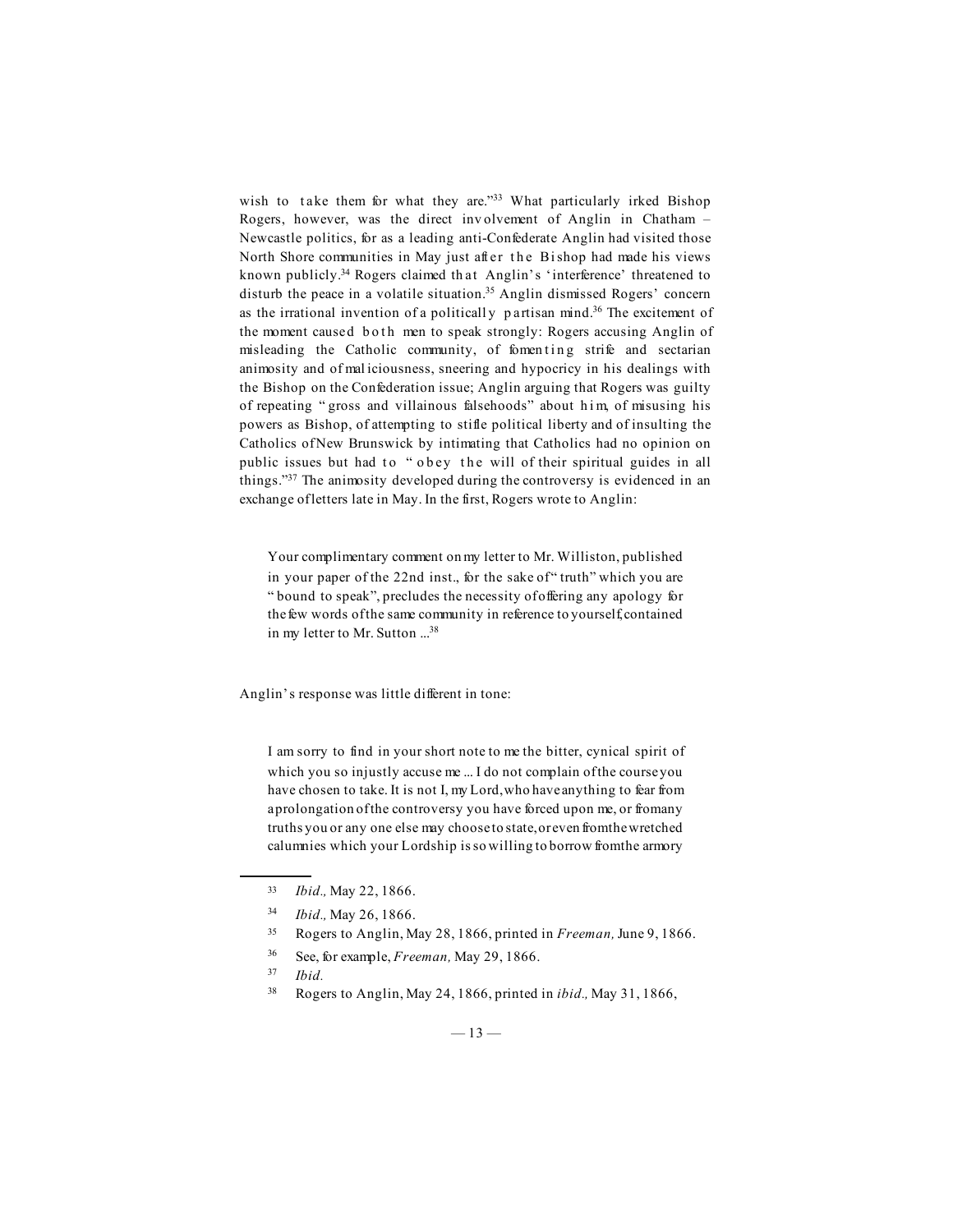of the most unprincipled enemies of Catholics and Catholicity.<sup>39</sup>

The breach opened between the two was never fully clo s ed. Anglin was fortunate during the 1867 election when he ran for the North Shore co n s tituency of Gloucester that Rogers was in Rome for the Bishop would have opposed Anglin's candidacy.<sup>40</sup> Yet the Bishop somewhat grudgingly gave his support to Anglin during the 1872 election in recognition of Anglin's diligent effo rts related to the schools question. By 1877 Rogers could even write:

... I need not say to you how sincerely and earnestly I wish you well, success and benediction in your career as a Journalist, a Statesman, and a clear-sighted, learned and conscientious Catholic Layman, able [,] willing and successful in defending and elucidating Catholic principles in whatsoever department the occasion for doing so may present itself.

Anglin's response was little different in tone:

Both in the press and in Parliament your ability and success in this respect, since your election for Gloucester, has been a subject o f congratulation – nay of honorable pride and satisfaction to all Catholics generally throughout the Dominion – especially Irish Catholics. Then in your private life, blameless, edifying and in every way correct, a regular, pious, practical Catholic you confirm and enhance the honor of your public career.<sup>41</sup>

Nevertheless, Rogers and Anglin remained in opposite political camps, Rogers siding with Sir John A. Macdonald's party,<sup>42</sup> Anglin gravitating to Reform ranks. As Rogers wrote, his " friendship" for Anglin was " on account of your person al meri ts of every kind, not on account of, but in spite of the

<sup>39</sup> Anglin to Rogers, May 29, 1866, printed in *Freeman,* May 31, 1866.

<sup>40</sup> Rogers Papers, Rogers to Burns, May 9, 1872.

<sup>41</sup> *Ibid.,* Rogers to Anglin, May 8, 1877.

<sup>42</sup> *Ibid.,* Rogers to Anglin, May 8, 1877, and September 27, 1878; and Rogers to John Costigan, May 23, 1882, printed in the *Sun* (Saint John), June 7, 1882.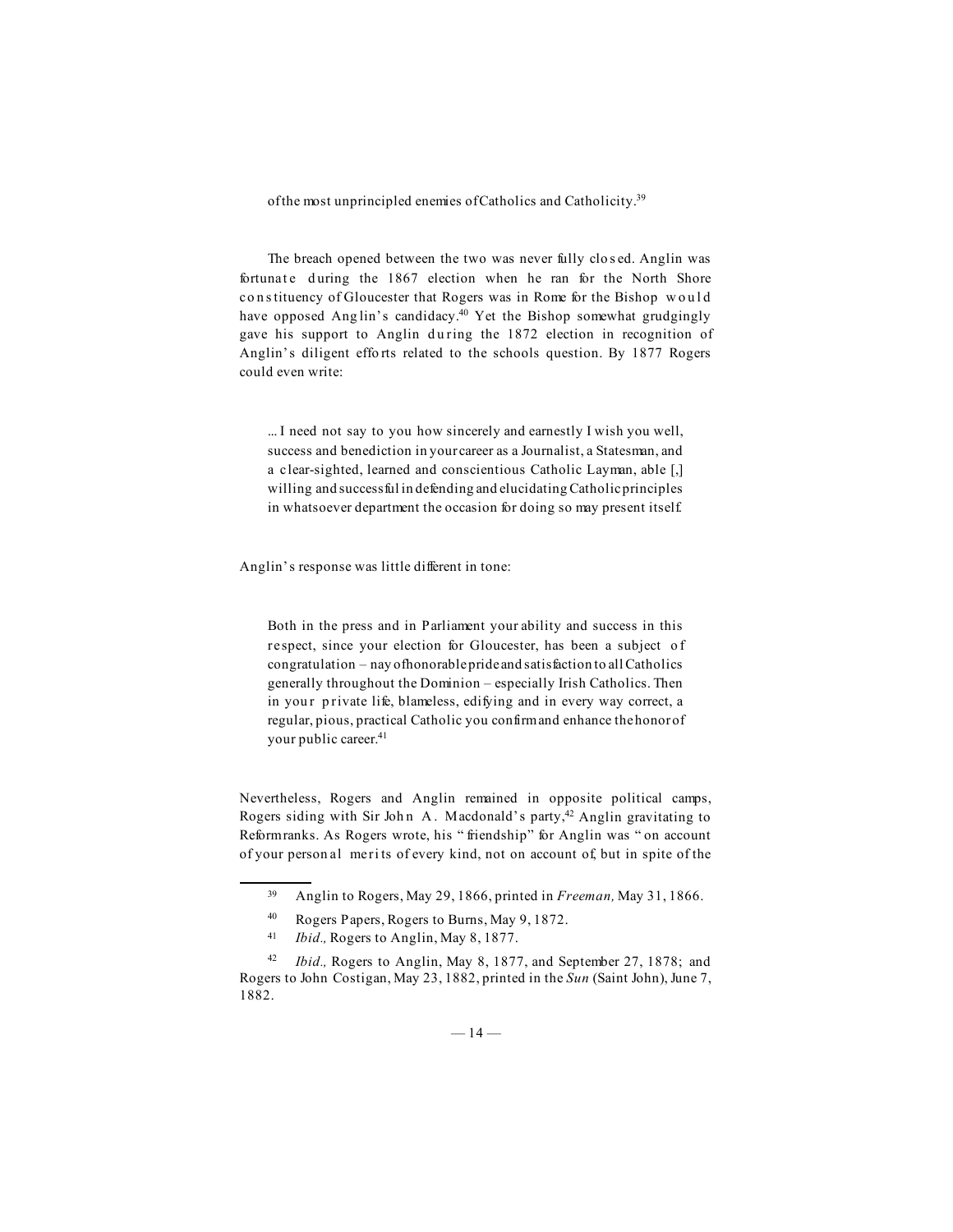side of political questions and parties you advocated."<sup>43</sup> And so Rogers was reluctant to say much in support of Anglin's political ambitions after his usefulness on the schools question had come to an end. It is interesting nevertheless, that Anglin was one of those to whom Rogers wished to be remembered when he wrote to Archbishop Lynch of Toronto as late as 1887.44

There are two points to be noted in connection with the Anglin-Rogers relationship. In the first place it is significant that the 1866 dispute with Rogers was Anglin's only serious conflict with an important Catholic clergyman  $-$  the exception that proved the rule. But the conflict showed Anglin's unwillingness to 'cow-tow' even to a Bishop. The fact then, that there were no other significant disagreements between A nglin and leading clerics, suggests that their views were in natural harmony, for Anglin demonstrated in 1866 that he would not shy away from a fight. It is also noteworthy that Anglin was able, by dint of arduous and effective labour, to regain Rogers' esteem and approbation. One can s ee in this development evidence of Anglin's upright ch aract er as well as a desire amongst leading Catholic laymen and clergymen to avoid conflict.

III

One of the reasons why Rogers had become involved in the 1866 controversy with Anglin was that the Bishop recognized Anglin's influence with Catholics and believed that it could be counteracted only by extraordinary means.<sup>45</sup> In o ther words Bishop Rogers knew that Anglin was seen as a lay spokesman for the Catholic community. Rogers was correct. Anglin was indeed a lay leader of Catholics although he was not in favour of b l oc politics in spite of all the anti-Catholicism he saw about him. In politics, he said, Catholics an d Protestants should base their decisions on a principled judgment of what was best for the country.

Catholics should feel a pride in being able to say that, however others have bartered and sold their influence at elections, they at all events

<sup>43</sup> Rogers Papers, September 27, 1878.

<sup>44</sup> Roman Catholic Archdiocese of Toronto Archives, Archbishop John Joseph Lynch Papers, Rogers to Lynch, February 4, 1887.

<sup>45</sup> Rogers to L.P.W. DesBrisay, May 17, 1866, printed in *Freeman,* May 26, 1866.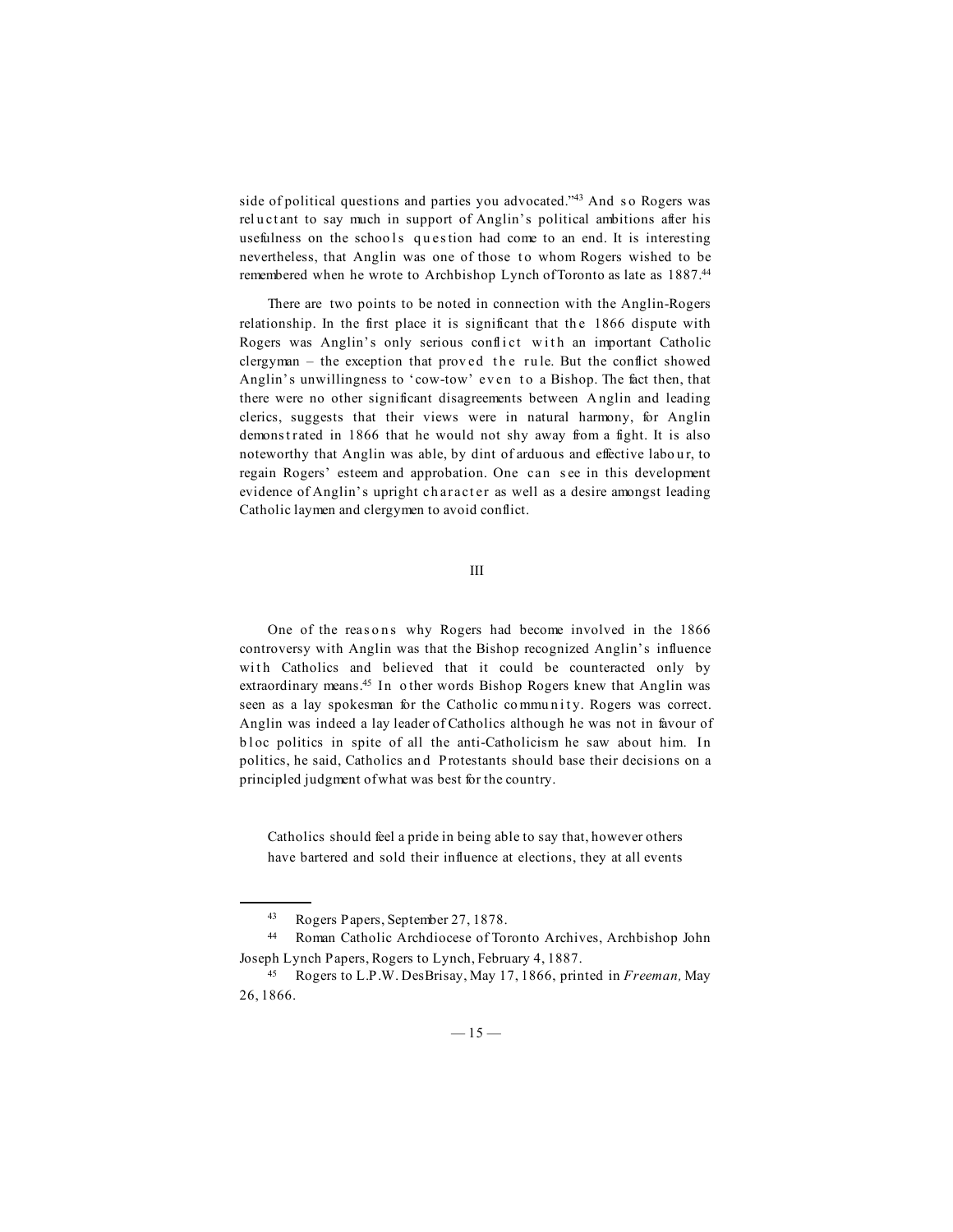have been actuated rather by a regard for the general interests than by any desire to exalt themselves individually or collectively, or to degrade any others.46

Besides, Anglin pointed out, a combination of Catholics would likely en courage counter-combinations amongst Protestants and Protestants were, after all, in the majority.

One should also note in connection with his role as Catholic leader that Anglin considered his *Freeman* to be a secular paper. It did not, Anglin proclaimed, represent the views of the Bishop n or did it discuss doctrinal questions. " The *Freeman,* we trust, is not an irreligious paper," Anglin wrote, " but everyone who reads it knows that it is not 'a religious paper,' in the ordinary acceptation of that term."<sup>47</sup> Yet it is also true that Anglin defended and explained the position of the Church on such diverse matters as the schools question, divorce and papal authority to name but a few. The *F reeman* also published numerous letters written and speeches spoken by clerics. Bishop Rogers was correct, therefore, when he asserted that while the *Freeman* was not a Catholic paper as such it had "come to be very generally regarded as the exponent of the feeling of the Catholic body, both lay and clerical, of this Province."48

As a Catholic spokesman Anglin believed that while bloc politics should be avoided Catholics should not hide in the corner meekly accepting an inferior position in society. He wished to allay sectarian strife, he said, but

not indeed by asking that Catholics should cower and tremble before every squall evil-minded men may raise; not by abandoning one jot or tittle of their right to perfect and complete equality with their fellow subjects ... but by defending them when they were right and censuring any individual amongst them who did wrong; by explaining their real position, their true motives and principles ...49

<sup>46</sup> *Freeman,* January 9, 1864. Other occasions on which the *Freeman* discussed this issue were January 20, May 3 and June 2, 1866; July 13, 1867; January 17, 1880; and July 15, 1882.

<sup>47</sup> *Ibid,* May 20, 1861. See also *ibid.,* January 31, 1863.

<sup>48</sup> Rogers to DesBrisay, May 17, 1866, printed in *ibid.,* May 26, 1866.

<sup>49</sup> *Freeman,* May 29, 1866.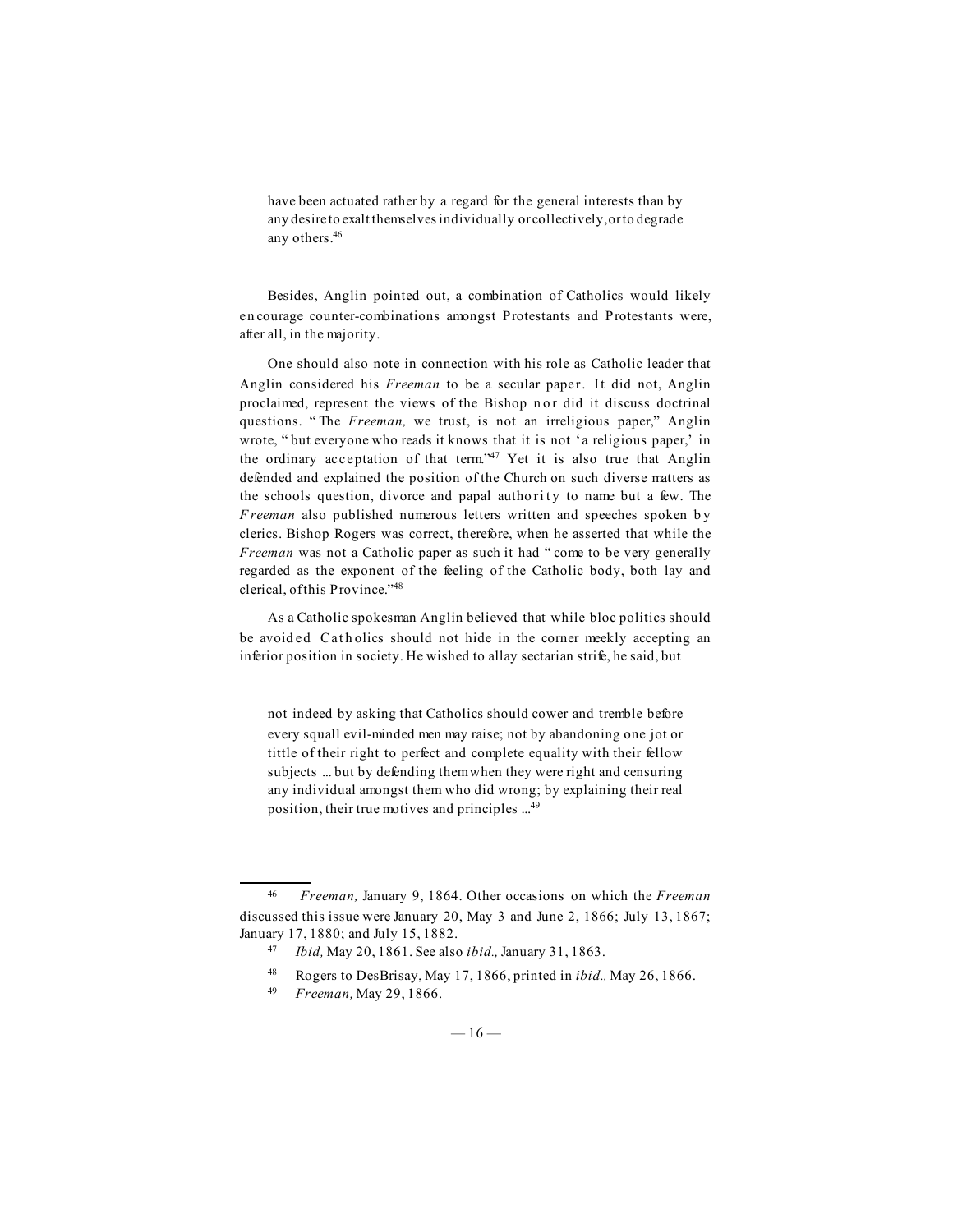It is not surprising, therefore, that Anglin's activities as a Catholic lay leader were both numerous and varied.

Indeed, Anglin's role as a lay Catholic leader often took him well outside the political arena. One of the more interesting examples of this kind of involvement occurred in 1858-59 when Anglin became embroiled in a controversy with Judge Lemuel A. Wilmot.<sup>50</sup> Wilmot, the former leader of the 'Reformers', w as a W esleyan Methodist of great fervency whose zeal sometimes clouded his discretion and common-sense. The particular conflict between Wilmot and Anglin had its origin in a speech made by the Judge before the Bible So ciety in Saint John. During the course of his dissertation he told a story of a Catholic boy residing in Miramichi who had been caught reading a Bible. According to the story, the boy's father had remonstrated with him and when he refused to cease his reading, a priest had been s u mmoned. The latter had also failed to convince the boy and eventually the lad had been tied to a tree and whipped until the priest became exhausted. Despite this punishment, the boy had stuck to his decision that he would read the Bible; all the priest could say was that it was mighty difficult to beat the Protestant out of him. The boy had then escaped, come to Fredericton, b eco me a d evout Methodist, and told the Judge and others his story. This , briefly, was the tale that Wilmot related to his audience.<sup>51</sup>

It was almost by accident that things went further than this. Early in July, 1858, while combatting a slanderous report about some Pennsylvania priest, the *Freeman* mentioned the Judge's story . Sh o rtly thereafter Father Egan, a Catholic clergyman in Miramichi, wrote to the *Freem a n* referring to its comment, and called upon the Judge to give names, dates and other details relating to the case. " [T]hat a Judge should forget his exalted position, and bear false witness against his neighbour," the priest wrote, "is not to be tamel y endured."52 The *Freeman* added that if Wilmot failed to produce names, dates and proofs, he would stand guilty of slander or worse.<sup>53</sup> The *Freeman* waited more than a month and then gave a devasting critique of Wilmot's behavior. "For a man holding the position of Judge to tell such a story," the *Freeman* claimed, "... and then, when challenged to the proof, to p retend any discussion of the subject as below his dignity, is the very acme

<sup>50</sup> New Bru nswick Museum Archives, C. WARD, " Old Times in Saint John," pp. 161-6 (Ward's account is based on the *Freeman*). There is no record of this specific incident in J. LATHERN, *The Hon. Judge W ilmot A Biographical Sketch* (Toronto, 1881), but there is some evidence of Wilmot's Protestant outspokenness in the period (see *ibid*., pp. 74-82).

<sup>51</sup> *Freeman,* August 10 and September 16, 1858.

<sup>52</sup> Rev. Michael EGAN to Editor, July 14, 1858, in *ibid.,* August 10, 1858.

<sup>53</sup> *Freeman,* August 10, 1858.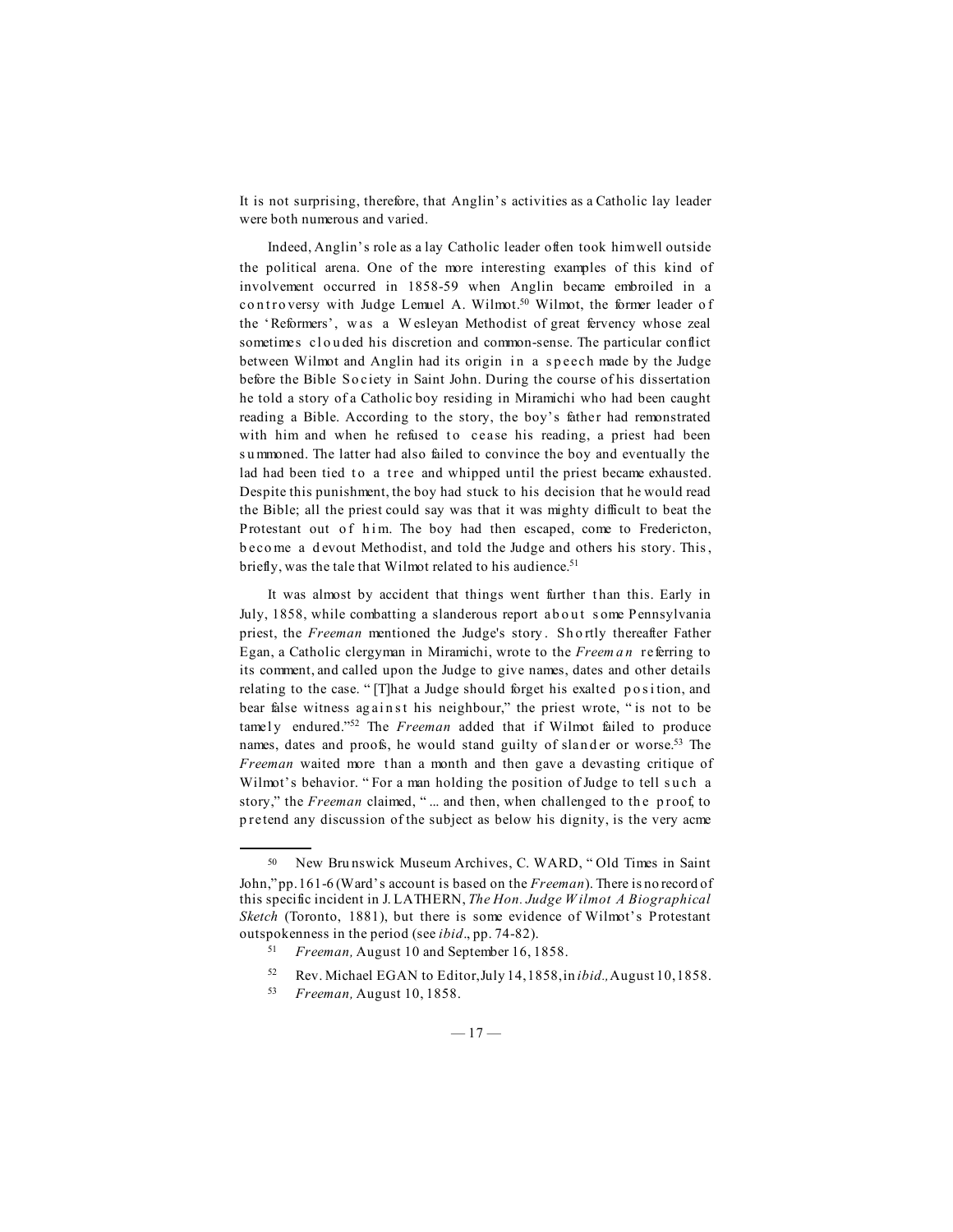of the ridiculous." Given the ample time which Wilmot had had to sub s tantiate his story, the *Freeman* argued, his silence was proof that the story was an insidious lie.

A lie more injurious to the character of a clergyman may easily be invented; but this lie was used to beget in his audience a hatred of Priests, as a set of brutal tyrants; a contempt for all Catholics, as grovelling slaves; and a hostility to Catholicity, as a debasing, degrading,  $en$  slaving system ... It is almost impossible to conceive with what feelings those who believed this story must have regarded Catholics. Certainly they could not regard them as a people entitled to equal rights and privileges with themselves; or as a people capable of being free.

Perhaps the only good thing about the wh ole affair, the *Freeman* concluded, was that those who had believed the story the Ju dge told might in future be less credulous of tales told them on no authority whatever.<sup>54</sup>

The issue did not end at this point. Although Wilmot himself never attempted to verify his story, some of the newspapers defended him by saying that Wilmot had told the story, perhaps with a little colour added, as the boy had t old it, but that now the boy had emigrated to Canada and had come under the control of the priests once again. To the *Freeman* this demonstrated either the stupidity of the Judge or his willingness to repeat something which, given his legal experience, he ought to have questioned and thereb y discovered its falsity.55 Finally, before the Bible Society on January 13, 1859, Wilmot took the floor. Everyone expected him to vindicate himself, or at least make the attempt, and, acting on this p res u mption, Anglin sought and received the permission of Thomas Connolly, at that time Bishop of Sain t John but soon to become Archbishop of Halifax, to attend the meeting. Wilmot made a fiery speech but it was a distinct failure.

The utmost he could say was to appeal to God he had never spoken what he did not believe to be true ... He did not dare to assert that the story was true, or to attempt to prove it true by giving what any one would

<sup>54</sup> *Ibid*., September 16, 1858.

<sup>55</sup> *Ibid.,* October 19 an d D ecember 11, 1858. The identity of the boy remained shadowy at best.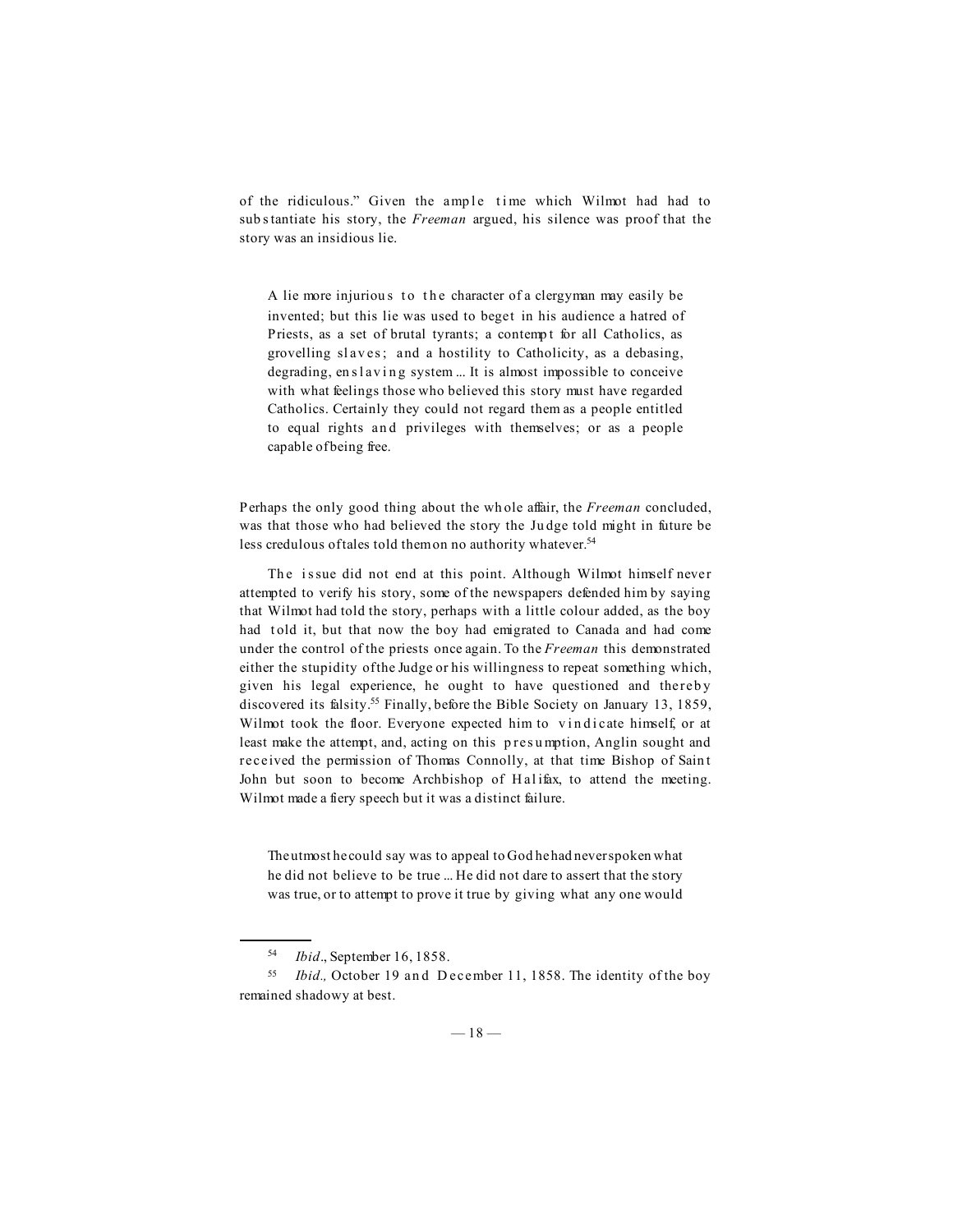receive as proof ... [N]either did he act as a Christian gentleman would act under such circumstances, and having failed to obtain during the long twelve-months proof of the truth of the story; having indeed, as was to be inferred from the way he put it, become satisfied that it was not true, retract the story and apologise for having been betrayed into such an error.56

The incident demonstrates several things about Anglin's role as a Catholic lay leader. In the first place it indicates the anti-Catholicism prevalent in New Brunswick at the time. This was the atmosphere in which Anglin had to operate. As the controversy shows, he was not averse to being aggressive on behalf of Catholic interests. Finally, the dispute not only suggests close co-operation between Anglin and his Bishop but also gives evidence of the very significant role Anglin played both in person and through his newspaper in defending and representing Catholics and the Church.

In his position as a Catholic spokesman Anglin was involved, of course, in important public issues such as the reformatories question of the  $1860's^{57}$ and the New Brunswick schools question of the 1870's.<sup>58</sup> Anglin participated in the running debate in the House of Commons in the 1860's and 1870's about divorce, a question which revealed the divergence of Catholic and Protestant views on marriage.<sup>59</sup> Yet another example of Anglin's involvement in public issues of particular concern to Catholics w as the debate on the Deceased Wife's Sister Marriage Bill in the early 1880's. On this subject Anglin maintained close liaison with the New Brunswick Bishops while the Bill was being debated and was happy to find his activities in accord with

<sup>56</sup> *Ibid.,* January 15, 1859. Wilmot's comments at this meeting and in a lecture given shortly thereafter caused Bishop Connolly to write two extremely long letters in rebuttal. These letters were published in the Freeman, January 22 and 29, 1859.

<sup>57</sup> *Ibid.,* June 1, 3 and 13, 1865, December 22, 1866, January 12, 15, 17, 19 and 22, 1867, April 17, 1869, and December 12, 1874; *New Brunswick: House of Assembly, Debates, 1866, pp.* 85-86 (May 22); Rogers Papers, Anglin to Rogers, April 24, 1879; and Sweeny Papers, Anglin to Sweeney, March 26, 1893.

<sup>58</sup> See BAKER, Anglin, pp. 146-163 and 174-181.

<sup>59</sup> *Freeman,* May 16 (" T.W.A.," May 7) and November 3, 1868, April 2 ("T.W.A.," March 24), 1870, January 13 and 25, 1877, and May 10 (" Parliamentary Summary," May 2), 1879; and J.E. COLLINS, *Canada Under the Administration of Lord Lorne* (Toronto, 1884), pp. 120-121.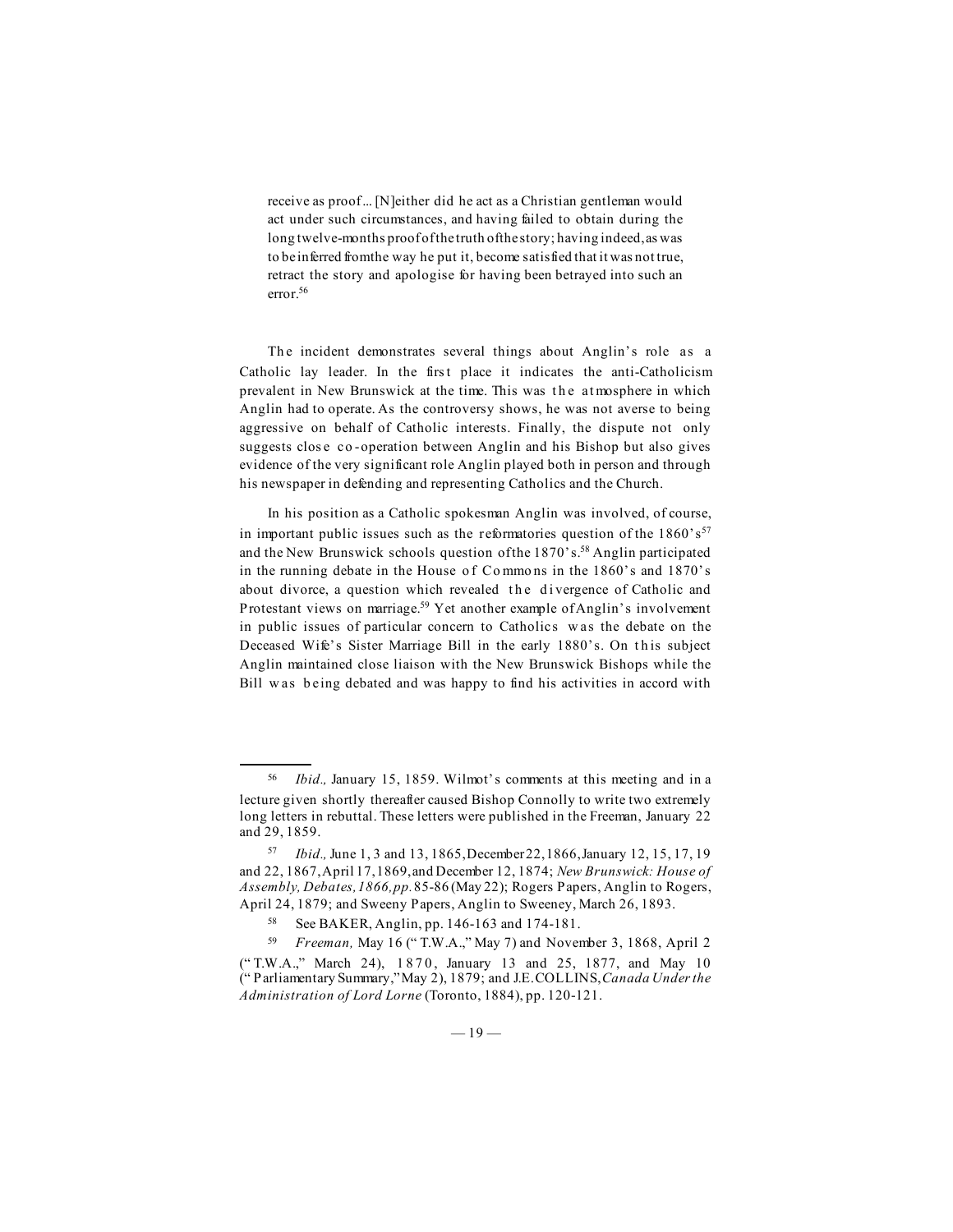## their wishes.<sup>60</sup>

Perhaps the most contentious of the issues which tended to divide Catholic and Protestant in this era was the matter of the proper role of clerics in political life, often known as the clerical influence question. Anglin's perspective on the subject was shaped by his belief that western society was suffering from increased immorality, materialism and irreligion. Consequently he rej ect ed anything which threatened to weaken even further the role of religion in society. Given this view, his close relationship with the clergy, and the fact that clerics had assisted his political career, Anglin's position on the role of 'priests in politics' is hardly surprising.

Anglin had indicated at the time of the Confederation struggles that clergymen, whether Catholic or Protestant, ought to have as much right as anyone else to discuss political questions, to express their views and to vote.<sup>61</sup> Yet in politics they were just as other men no more, no less.<sup>62</sup> One was certainly free to disagree with Bishops and priests on political matters while still feeling great respect for them personally, reverence for their s acred offi ce, and esteem for their zeal and devotion.63 Anglin dismissed the Protestant fear that priests used the threat of refusing religious ordinances to those who voted against their wishes,<sup>64</sup> but he also maintained that Catholics " hold themselves absolutely bound by the decision of the Pope in all matters of doctrine and Church discipline, and obey his decrees in all such matters faithfully."65 Unfortunately, the line between religious and political matters became blurred in the decade following Confederation. The emphasis, but not the actual content, of Anglin's argument began to shift from the right of Catholics to disagree with their pri ests on political questions to the right of cl erics to participate in political matters. Thus when the Saint John *Globe,* in what it undoubtedly felt was in the interests of the Liberals, strenuously criticized the supposed action of the Catholic clergy of Quebec during the 1874 election, the *Freeman* took issue.

The *Freeman* recognized that many clergymen in Quebec had indeed

- <sup>62</sup> *Ibid.,* February 9, 1865; and June 19, 1866.
- <sup>63</sup> *Ibid.,* November 15, 1866.
- <sup>64</sup> *Ibid*., March 25, 1865.

<sup>60</sup> Rogers Papers, Anglin to Rogers, February 28, March 6, 15 and 19, April 1 and May 4, 1880; and February 21, 1882. See also COLLINS, *Canada Under Lorne*, pp. 153-154 ; *Freeman,* March 6 (including " Dominion Parliament," February 27), and 13 (" Dominion Parliament," March 4), 1880; and *Canada, House of Commons, Debates, 1880*, pp. 303-305 (February 27).

<sup>61</sup> *Freeman,* June 19, 1866.

<sup>65</sup> *Ibid*., July 30, 1868.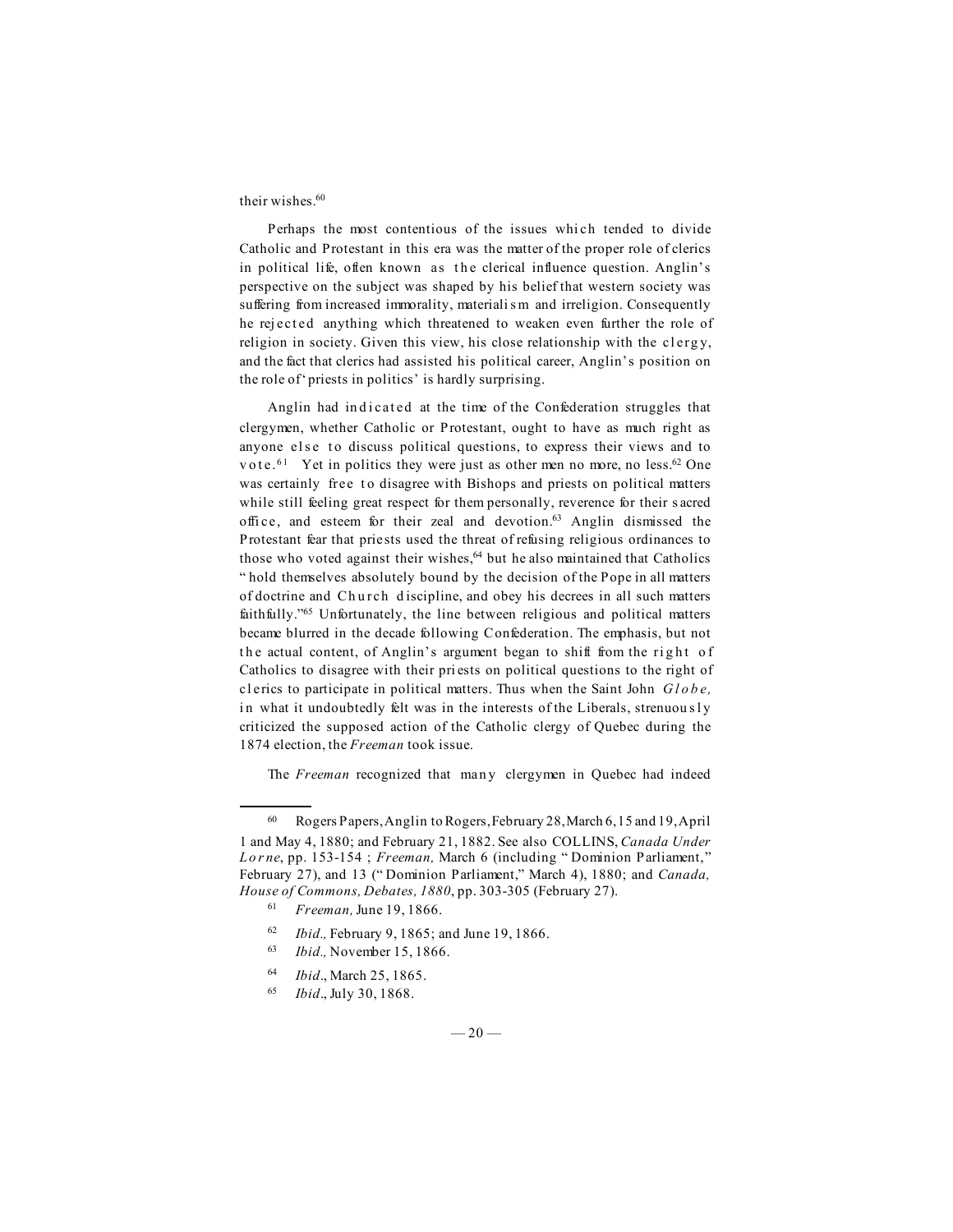supported the Conservatives. The *Freeman* believed that in taking this stand they were mistaken " and that they now appear to the rest of the Dominion as supporters of a set of men who have notoriously been guilty of the most gross and flagrant corruption ..." Yet their reasons for so doing, though greatly mistaken, had been honourable. And surely it was no crime for priests to express their opinion. No, concluded the *Freeman*, it was not by attempting to restrict the rights of priests that the Liberals would win the support of the people of Quebec.

They must prove by their acts and lan guage that they are just, honest, upright, fearless and truly Liberal in the best sense of the word, and that they have no sympathy with the infidel party who in Europe disgrace the name of Liberal by warring bitterly against all true liberty, against society and against God.66

One of the real difficulties in the whole question, Anglin complained, was that there was a great deal of misunderstanding among Catholics as well as Protestants concerning the relationship between Catholics and their ecclesiastical superiors. $67$  The relationship was not so unusual, according to the Freeman.

In religious matters they owe and pay them due obedience. In all matters they owe and pay them reverence and respect. In what are ordinarily called political questions they are as free to think, judge and act for themselves as Protestants should be. In political contests, as in all the affairs of life, men are bound to do what is right, to act in conformity with the will of God and to observe his law. This applies to Protestants as to Catholics, and within this, which must be for all the limit of liberty – beyond which all is license – the Catholic is quite as free to think and judge for himself as others are.<sup>68</sup>

Obviously, however, this was too simplistic an explanation, for even the *Freeman* realized th at religious matters did not always stay outside the political arena. Yet despite this flaw and the fact that adjustments would have

<sup>66</sup> *Ibid*., July 27, 1875.

<sup>67</sup> Lynch Papers, Anglin to Lynch, May 6, 1878.

<sup>68</sup> *Freeman,* March 28, 1876. See also *ibid*., November 15, 1877.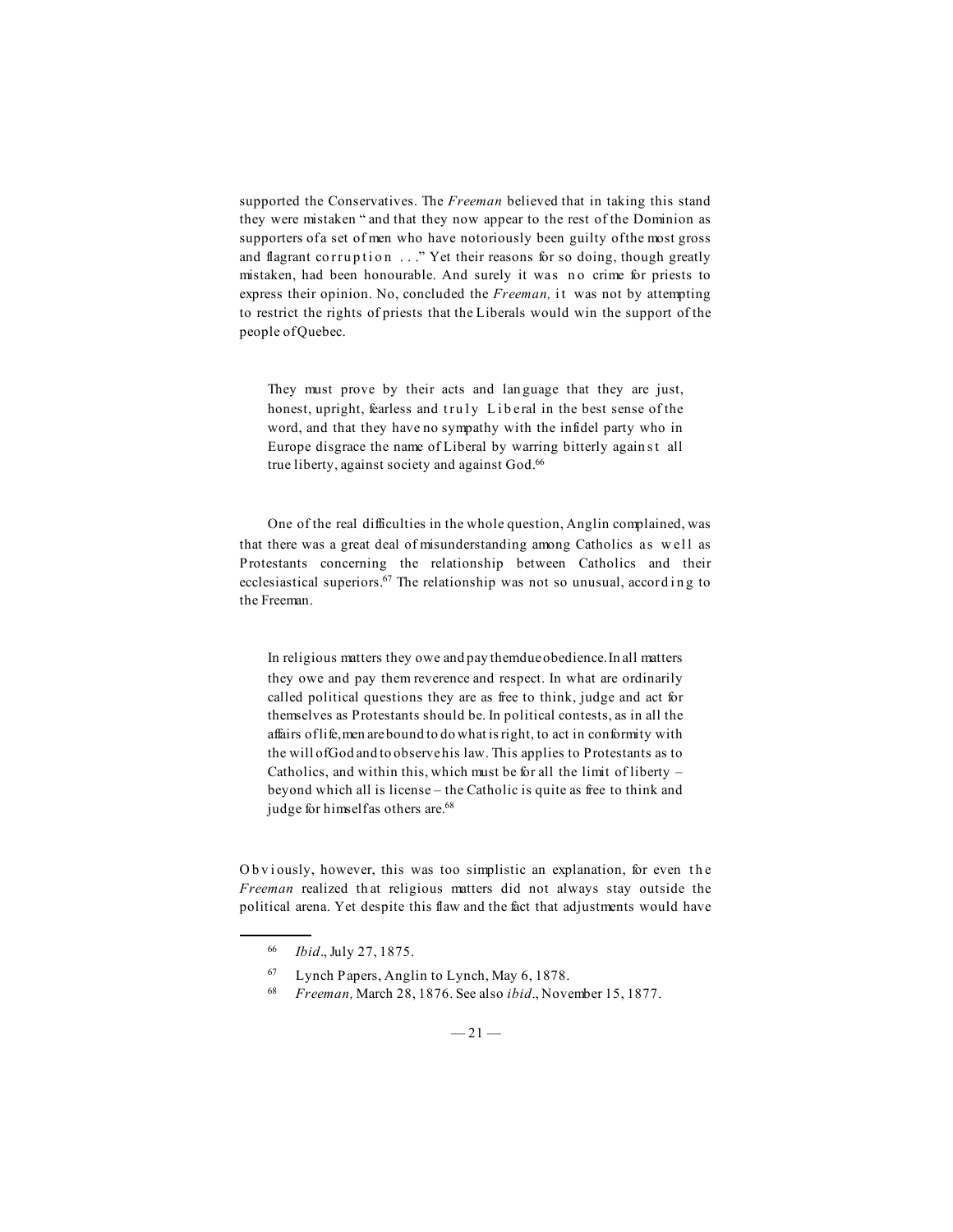to be made in practice, the statement was essentially val id and worth stating and following.

Throughout the entire discussion of the matter of clerical influence Anglin was in favour of allowing the priest the right to express his own opinions. He rejected any attempt to limit this freedom:

Surely if a priest thinks that to vote for a particular candidate is to vote against religion and society, and therefore is a sin, he should be at liberty to say so, precisely as a Free Trader or Protectionist is at liberty to say, that the man who votes for a candidate holding Protectionist or Free Trade principles will do injury to the country and to himself.<sup>69</sup>

The clergyman had a right and a duty to identify and condemn what was unlawful and sinful, Anglin claimed.<sup>70</sup> To allow the state to say when the refusal of sacraments was acceptable and w h en it was not, was inadmissible. " [T]he refusal of sacraments," the *Freeman* informed those readers who did not know, " is a penalty imposed not by the caprice of a pri est, but by law – the law of the church . . . "71

In conclusion one can see that the role Anglin pl ay ed as a lay Catholic spokesman brought both advantages and disadvantages to the Church and to Anglin himself. On the one hand Anglin obtained political assistance from priests and Bishops at various times. He also received some printing jobs and general support for the *Freeman* from the same source.<sup>72</sup> But his political career suffered at times precisely because he was a Catholic spokesman. When the Alexander Mackenzie administration was being formed in 1873, for example, Anglin was excluded primarily because of the outspoken position he had taken on the New Brunswick schools questions.<sup>73</sup> Moreover, one suspects that the Catholic orientation of the *Freeman* restricted its circulation among Protestants. As far as the Church was concerned there were times when it was disadvantageou s to have Anglin as a lay Catholic spokesman. He did not have a particularly attractive personality and made enemies because of his sharp tongue and vitriolic pen. This, combined with the fact that he was

<sup>69</sup> *Ibid.,* March 17, 1877. See also *ibid.,* November 30, 1876.

<sup>70</sup> *Ibid.,* September 4, 1977.

<sup>71</sup> March 6, 1877. See also *ibid.,* February 10 and March 8, 1877.

<sup>72</sup> See, for example, Rogers Papers, Anglin to Rogers, September 13, 1872, and February 26, 1883 ; and *Sun,* January 29, 1879.

<sup>73</sup> BAKER, *Anglin*, pp. 164-165.